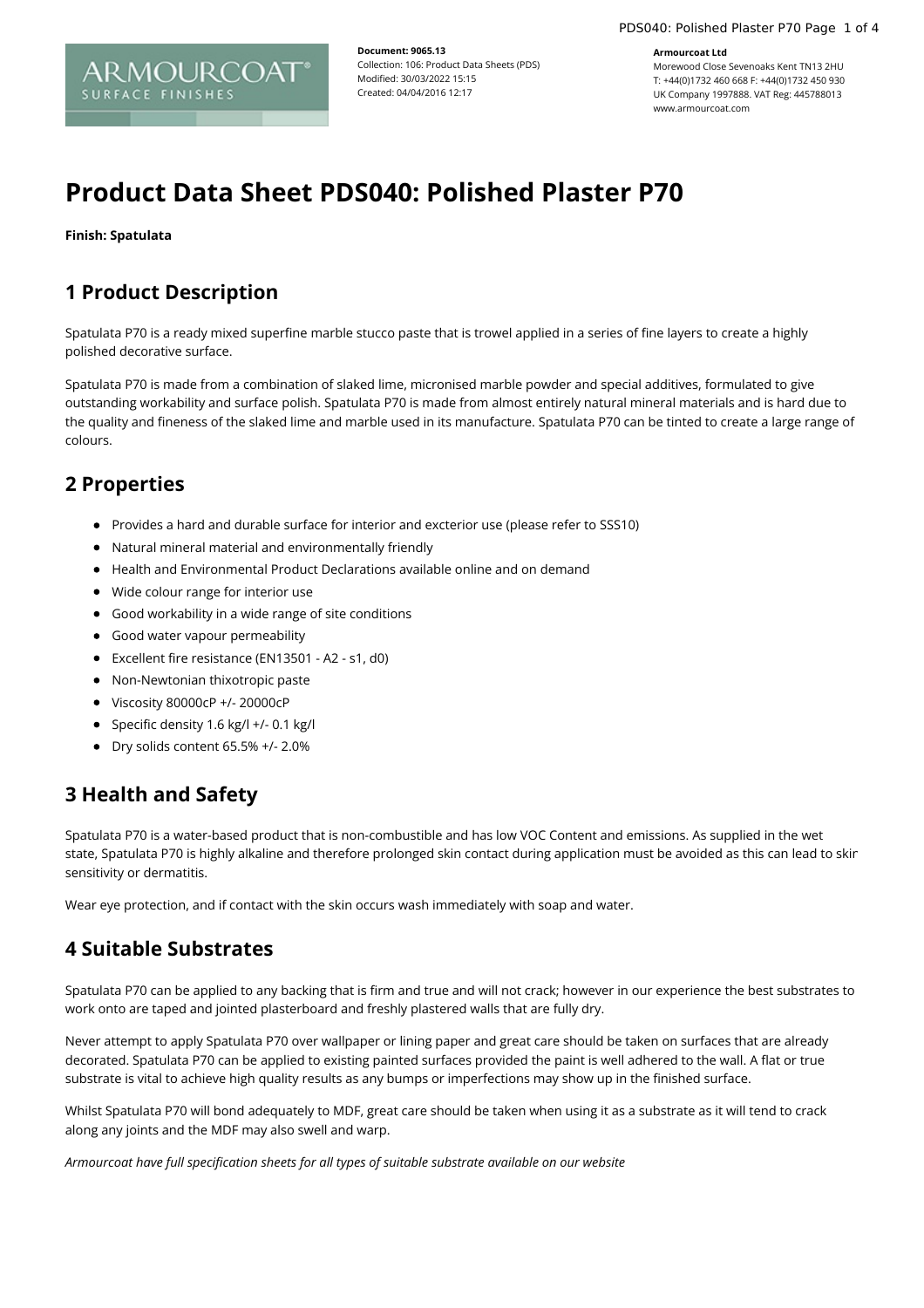#### **5 Application Instructions**

- The Spatulata P70 finish is applied to a thickness of no more than 0.5 0.7mm and when finished will have a highly polished and glossy surface.
- Any undulations or imperfections in the substrate will be mirrored in the final finish, and therefore great care must be taken in preparation prior to the final application. For substrates that are not sufficiently flat to proceed directly, we recommend the application of two layers of K149 Fine Keycoat trowelled down to a smooth surface before the application of the paste.
- Apply Armourcoat K40 Primer to the wall by brush or roller. Leave to dry. On porous surfaces the primer will be sufficiently dry within 2-4 hours. However on sealed surfaces such as paint we recommend the primer is left to dry overnight.
- Once the primer is dry, apply a consistent layer of the Spatulata P70 paste over the surface and leave to dry. Try to minimise any trowel lines. In warm conditions the layer of paste may be visually dry within an hour, at which point you can apply a second layer of paste to achieve a flat smooth and consistent surface. In cold or damp conditions the drying process may take up to 4-6 hours or even longer.
- Sand off any minor lines or blemishes with 320 grit sandpaper and wipe the surface to remove any dust. (When applying dark colours, try to keep any sanding to a minimum as the dust can become ingrained into adjoining surfaces and is difficult to remove).
- Taking a small amount of the material onto the small trowel, apply as a patch to the surface, and then pass over once again to remove the material. Apply a series of consistent patches in this way, which are not quite overlapping, to an area of 1-2 m  $\hat{.}$ Pass over the same area once again filling in the spaces between the previous patches. As the patches dry out, scrape lightly across the surface with a clean blade to remove any lines or small dried lumps of material and then work a final tight coat progressively over the entire surface.
- If you are working alone, after every 2-3 m²clean the trowel and drop back to trowel and polish the surface. If you are working in a pair, the second person should follow closely behind polishing the surface with a clean blade in a series of small random strokes.
- If there are areas that remain darker and will not polish up it will be due to excess moisture. Leave for 10-15 minutes and polish again. Leave to dry. Do not apply Wax for at least 2-3 days.
- Spatulata P70 is a natural mineral material and if left in its natural state will allow the substrate to breathe.
- If protection against dirt and spillage is required, it can be waxed with Armourcoat White Wax, Armourcoat Ecowax or Aquawax. See relevant product data sheets.
- If you choose to wax the finish we recommend that the surface is left for several days to dry and cure.
- The longer Spatulata P70 is left exposed to the air, the greater the level of carbonation and consequent surface hardness.

#### **6 Test Data**

Tests were carried out on samples of Spatulata which had been treated with Armourcoat White Wax as per application instructions.

#### **6.1 Scrub Resistance**

The following performance test was performed by an American laboratory and consequently, the results are quoted to American Standard Modified ASTM D 2486 – 79.

10 grams of scrub medium and 5 grams of water were applied to the brush. The test was halted after 10,000 cycles.

After 10,000 cycles, the Spatulata had not worn through to the undercoat.

**The lab considers that for a wall coating, ARMOURCOAT Polished Plaster is exceptionally hard.**

## **6.2 Impact Test**

Samples were tested using the Gardner Impact Resistance Test in accordance with ASTM D 2794. The test procedure utilised a 4lb weight in a 36" guide tube with a 0.5" diameter hemispherical indenter.

| Sample |                                   |
|--------|-----------------------------------|
|        | Forward Impact   2 inch per pound |

Please note that the material is very hard and failure is usually due to the deformation of the substrate which in this case **was a medium density particle board.**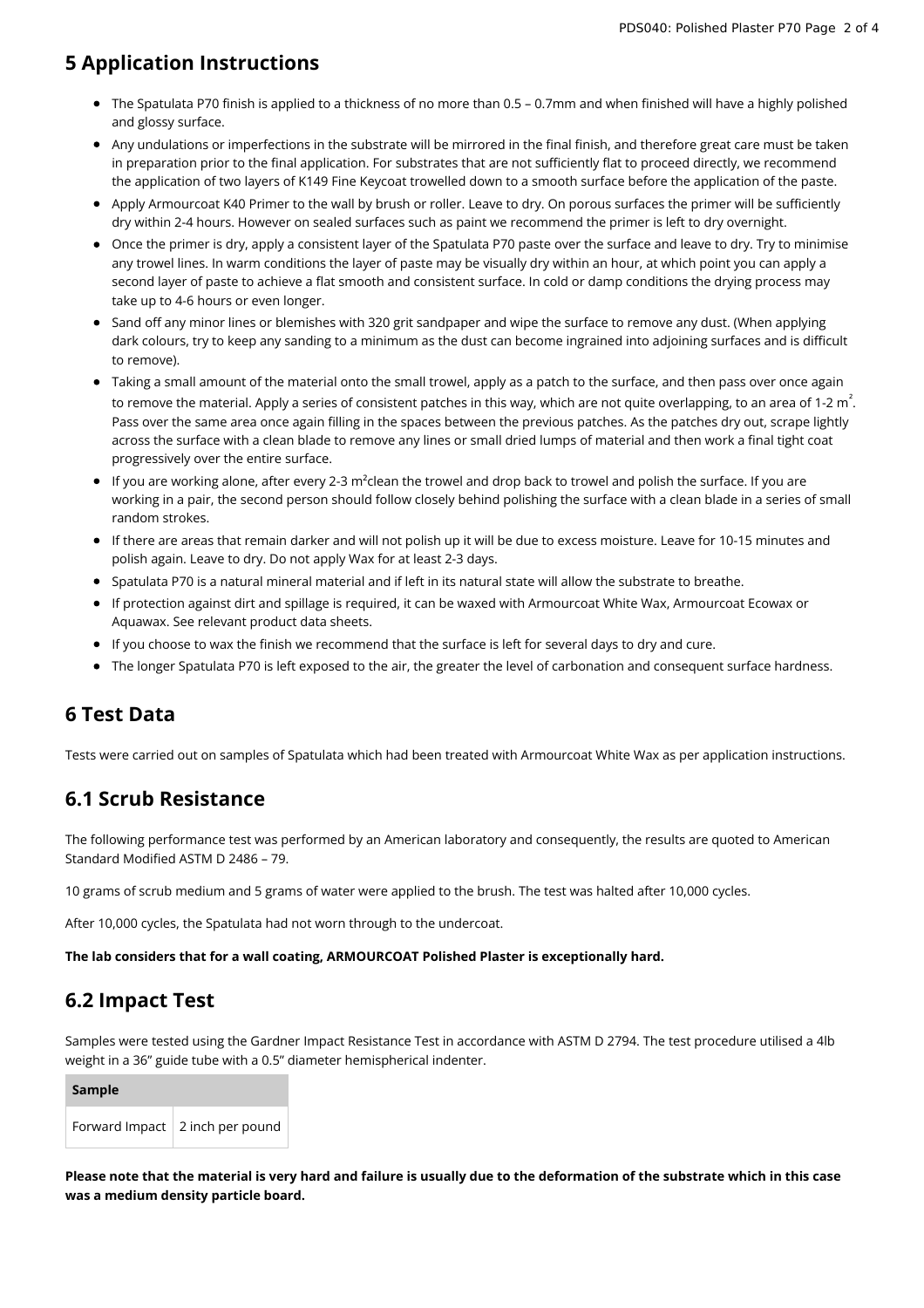## **6.3 Volatile Organic Compound (VOC) Testing**

#### **6.3.1 VOC Content**

A sample of Armourcoat Spatulata was tested for VOC following procedures outlines in ASTM D2369 (Gravametric Test) - Weight loss over 1 hour at 110C.

| <b>Test Method</b> | VOC (grams/litre) | VOC (Lbs/Gal) | <b>Comments</b>                                         |
|--------------------|-------------------|---------------|---------------------------------------------------------|
| ASTM D2369         |                   | $<$ 1         | SCAQMD Rule 1113 Limit: 50 g/L, LEED v4.1 (VOC Content) |

#### **6.3.2 VOC Emissions**

The regulations or protocols described below are accredited on line with EN ISO/IEC 17025 by DANAK (no. 522). This accreditation is valid worldwide due to mutual approvals of the national accreditation bodies (ILAC/IAF,see also www.eurofins.com/galten.aspx#accreditation).

| <b>Regulation or</b><br><b>Protocol</b> | <b>Conclusion</b> | <b>Version of Regulation or Protocol</b>                                                                                |
|-----------------------------------------|-------------------|-------------------------------------------------------------------------------------------------------------------------|
| <b>BREEAM</b><br>International          |                   | <b>Basic Level</b>   BREEAM International New Construction v2.0 (2016)                                                  |
| French VOC<br>Regulation                | A+                | Decree of March 2011 (DEVL1101903D) and Arrêté of April 2011 (DEVL1104875A) modified in<br>February 2012 (DEVL1133129A) |
| French CMR<br>components                | <b>Pass</b>       | Regulation of April and May 2009 (DEVP0908633A and DEVP0910046A)                                                        |
| Italian CAM Edilizia                    | <b>Pass</b>       | Decree 11 October 2017 (GU n.259 del 6-11-2017)                                                                         |
| Blue Angel (DE-UZ<br>113)               | Pass              | DE-UZ 113 for "Low-Emission Floor Covering Adhesives and other Installation Materials"<br>(Version January 2019)        |

Testing was carried out by Eurofins - Product Testing, Denmark.

## **6.4 American Fire Test Results**

Test carried out in accordance with the procedure outlined in ASTM E84 – 98, "Standard Test Method for Surface Burning Characteristics of Building Materials"

| Fire Spread Index           | 5                  |
|-----------------------------|--------------------|
| Smoke Spread Index          | 10                 |
| Flame Spread Classification | Class <sub>1</sub> |

## **6.5 European Fire Test Results**

Independent tests were carried out in the UK for classification of reaction to fire performance in accordance with EN13501- 1:2007+A1: 2009.

**Reaction to fire classification:**

A2 - s1, d0